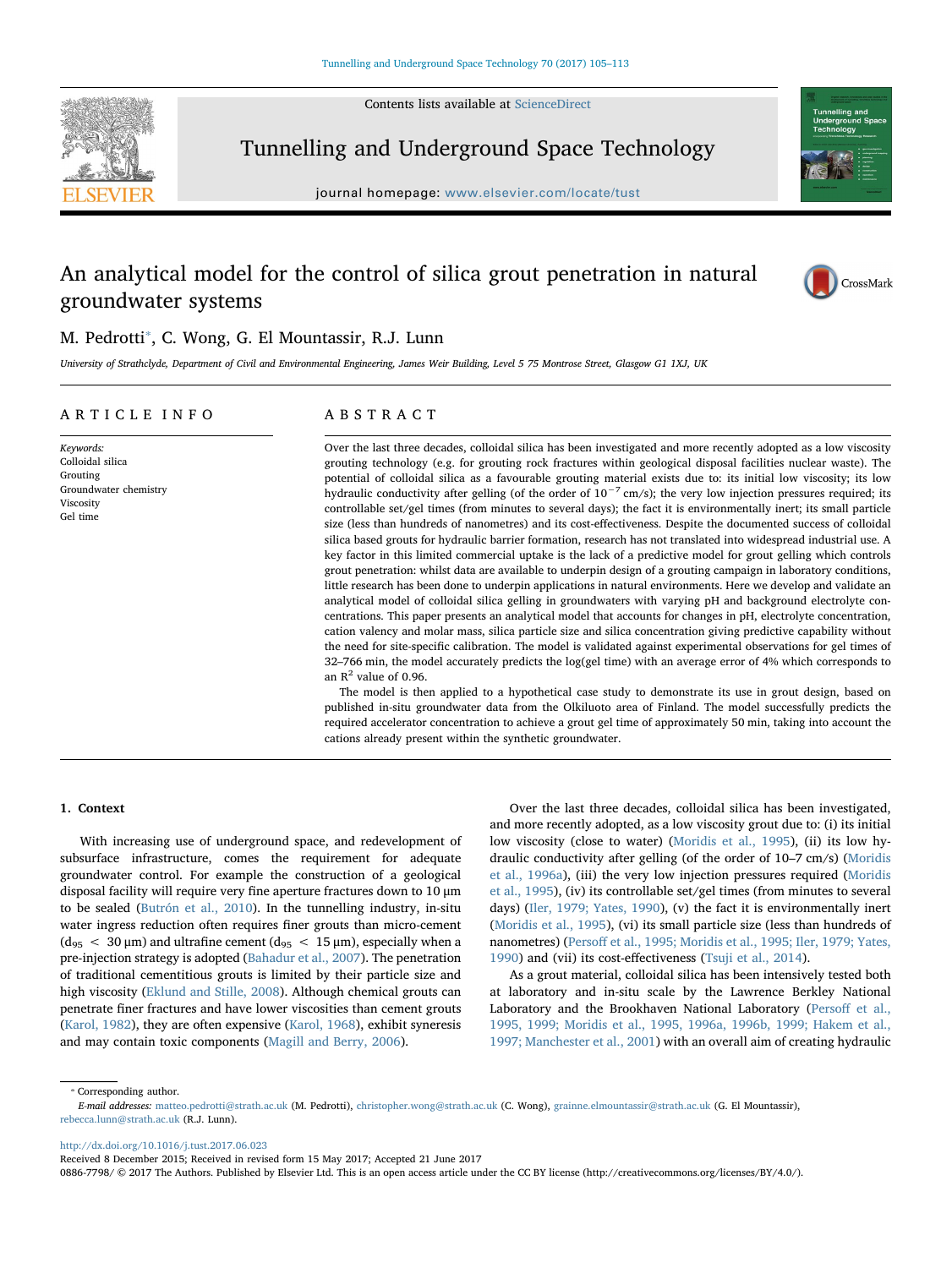barriers to control radionuclide migration at nuclear sites.

The potential for colloidal silica to be deployed as a low pH grout within nuclear waste repositories in crystalline rock has been investigated by the Chalmers University of Technology ([Axelsson, 2006;](#page-7-4) [Funehag and Fransson, 2006; Funehag and Gustafson, 2008; Butrón](#page-7-4) [et al., 2009\)](#page-7-4). In the tunnelling and underground construction industry, it has been successfully applied for preventing water ingress, mainly as a second stage injection (following a first micro-cement injection) (e.g. [Butrón et al, 2010; Bahadur et al., 2007\)](#page-7-0). It has also been successfully used as a fluid-flow control system within the petroleum industry ([Jurinak and Summers, 1991](#page-7-5)) and for passive site remediation as a nondisruptive mitigation technique to sites susceptible to liquefaction ([Gallagher, 2000\)](#page-7-6).

Despite the documented success of colloidal silica based grout for hydraulic barrier formation, research has not translated into widespread industrial use. A key factor in this limited commercial uptake is the lack of a predictive model for grout gelling ([Lakatos et al., 2009](#page-8-7)): whilst data are available to underpin design of a grouting campaign in laboratory conditions, little research has been done in natural groundwater systems. In the past, the difficulty of predicting the gelation time for in-situ conditions has prevented the exploitation of colloidal silica in grouting campaigns, (e.g. Dounreay shaft isolation project, Donaldson Associates Ltd, 2006 or [Jurinak and Summers \(1991\)](#page-7-5)). Where the groundwater presents elevated salinity, two issues have inhibited grout use: first, if local untreated water is employed for grout preparation, there is an inability to control the grout gel time, second, even where grout is prepared with imported fresh water, interactions with local groundwater at the injection front may cause premature gelling of the grout front, compromising barrier emplacement and performance.

Furthermore, the lack of a predictive model for grouting gelling is also restricting the manner in which colloidal is currently being deployed in practice. At present, colloidal silica for grouting purposes is sold as two components, which are mixed together on site to give a gel time set by the manufacturer. The model presented herein could be used by grouting contractors to design their own mix of the components to achieve their desired gel time, for example reducing the colloidal silica content in order to increase the gel time and hence achieve greater penetration. This would greatly extend the engineering applications in which colloidal silica could be deployed.

This paper presents an electrochemically inferred model that (i) is able to predict the gelation time and the change in viscosity for a given pH, electrolyte, silica particle size and silica concentration, and (ii) forms a useful tool for the design of grout mixes using colloidal silica that accounts for in situ groundwater conditions. Experimental data investigating a wide range of pH, electrolyte and silica concentration are presented in order to calibrate and validate the model. By way of example, the model is then applied to demonstrate grout design using published in-situ groundwater data from the Olkiluoto area of Finland ([Ollila, 1999\)](#page-8-8).

#### 2. Material and experimental method

Colloidal silica is an aqueous dispersion of silica particles, which are generally uniform in size (ranging from several to hundreds of nanometres). Upon destabilization siloxane bonds are formed and the colloids gel. The gelation rate, and gel time can be controlled by varying several factors that influence the process including: particle size, particle concentration, pH, electrolyte concentration and valency and temperature [\(Iler, 1979](#page-7-3)).

Colloidal silica grout consists of two components: a colloidal silica suspension (Meyco MP320) and an electrolyte accelerator. According to the manufacturer specifications Meyco MP320 has a viscosity (20 °C)∼10 mPa s, density (20 °C) 1.3 kg/l, pH 9.5 to 9.8 and silica concentration (by mass) 40  $\pm$  1. Silica particle size was calculated by means of specific surface area measurements following the procedure

by [Sears \(1956\).](#page-8-9) Particle size was found to be 17 nm.

NaCl, CaCl2, and KCl were each investigated as electrolyte accelerators at concentrations ranging from 0.1 to 2.0 M. To investigate changes in pH conditions, HCl and NaOH were used to adjust the grout solution pH to values between 3 and 9. All experiments were carried out in a temperature controlled laboratory at 20 °C. Grout solutions were prepared in a 5:1 ratio of colloidal silica to accelerator by volume respectively. A set of samples were prepared at 37% of silica concentration by diluting the 'as-delivered' silica with distilled water before being mixed with the accelerator.

For viscosity tests, 200 ml of colloidal silica were each time mixed with 40 ml of the desired accelerator. Viscosity was measured in the temperature controlled laboratory (at 20 °C) with a Brookfield digital viscometer model LVT DV-II. The viscosity tests were performed with spindle number 3 of the LV Series and the rpm was set to be 30. With this configuration the maximum readable viscosity is 4010 mPa s. Viscosity was recorded every second during the test. To calculate gel time, viscosity (mPa s) is plotted against time (s) and the gel time is given by the intersection between the linear regression of all the points at viscosity higher than 2000 mPa s and the x-axis ([Bergna and Roberts,](#page-7-7) [2005\)](#page-7-7).

#### 3. Experimental results

30 samples were tested at different pH and NaCl concentrations. The pH of the solutions ranged from 3 to 9 and the NaCl concentration from 0.5 to 2.0 M (initial concentration of accelerator prior to mixing with colloidal silica). In [Fig. 1a](#page-2-0) the experimental data are reported. For each set of NaCl concentration the gel time showed a non-monotonic trend when plotted against pH. In the alkaline pH range, increasing the NaCl concentration reduces the gel time (i.e. faster gelation). In contrast, in the acidic pH range, the gel time is unaltered by any variation in the NaCl concentration.

To illustrate the effect of adding cations with a different valency, [Fig. 1](#page-2-0)b shows silica gel times for 3 different values of pH (pH 3, 6 and 7) using 0.5 M calcium chloride as an alternative to the NaCl accelerator shown in [Fig. 1](#page-2-0)a. Also plotted in [Fig. 1](#page-2-0)b are the corresponding gel times for 0.5 M of NaCl solution. Although the molar concentration is the same, the resulting gel time is greatly reduced when the accelerator contains divalent cations  $(Ca^{2+})$  as expected.

To investigate the effect of molar mass for accelerators of the same valency, 5 samples were tested using a 1.0 M KCl solution as the accelerator instead of a NaCl solution. Different values of pH were tested (from 5 to 8), and compared with the respective NaCl solution [\(Fig. 1c](#page-2-0)). Although  $Na<sup>+</sup>$  and  $K<sup>+</sup>$  have the same valency and the molar concentration was the same, the two sets of tests show different gel times under alkaline conditions. Samples tested with a KCl accelerator, which has a larger molar mass, resulted in faster gel times.

To illustrate the effect of silica particle concentration on gel time a further 7 samples were tested at a silica concentration of 37% by mass using a fixed accelerator concentration of 2.0 M NaCl and varying the pH conditions from 3 to 9. The results are compared to the same tests using 40% silica concentration in [Fig. 1d](#page-2-0). It is evident that lowering the silica concentration increases the time needed for gelation to occur.

#### 4. Model development

In order to propose an analytical model capable of predicting the gel time for given conditions, the effect of these factors must be fully investigated. The model proposed here considers gel time as the sum of two different terms, (described below) term 1 and term 2 ( $t_{gel}$  = term 1 + term 2). Term 1 dominates in acidic pH conditions (left-hand side of the curves in [Fig. 2\)](#page-3-0) whilst Term 2 dominates in alkaline conditions (right-hand side of the curves in [Fig. 2\)](#page-3-0).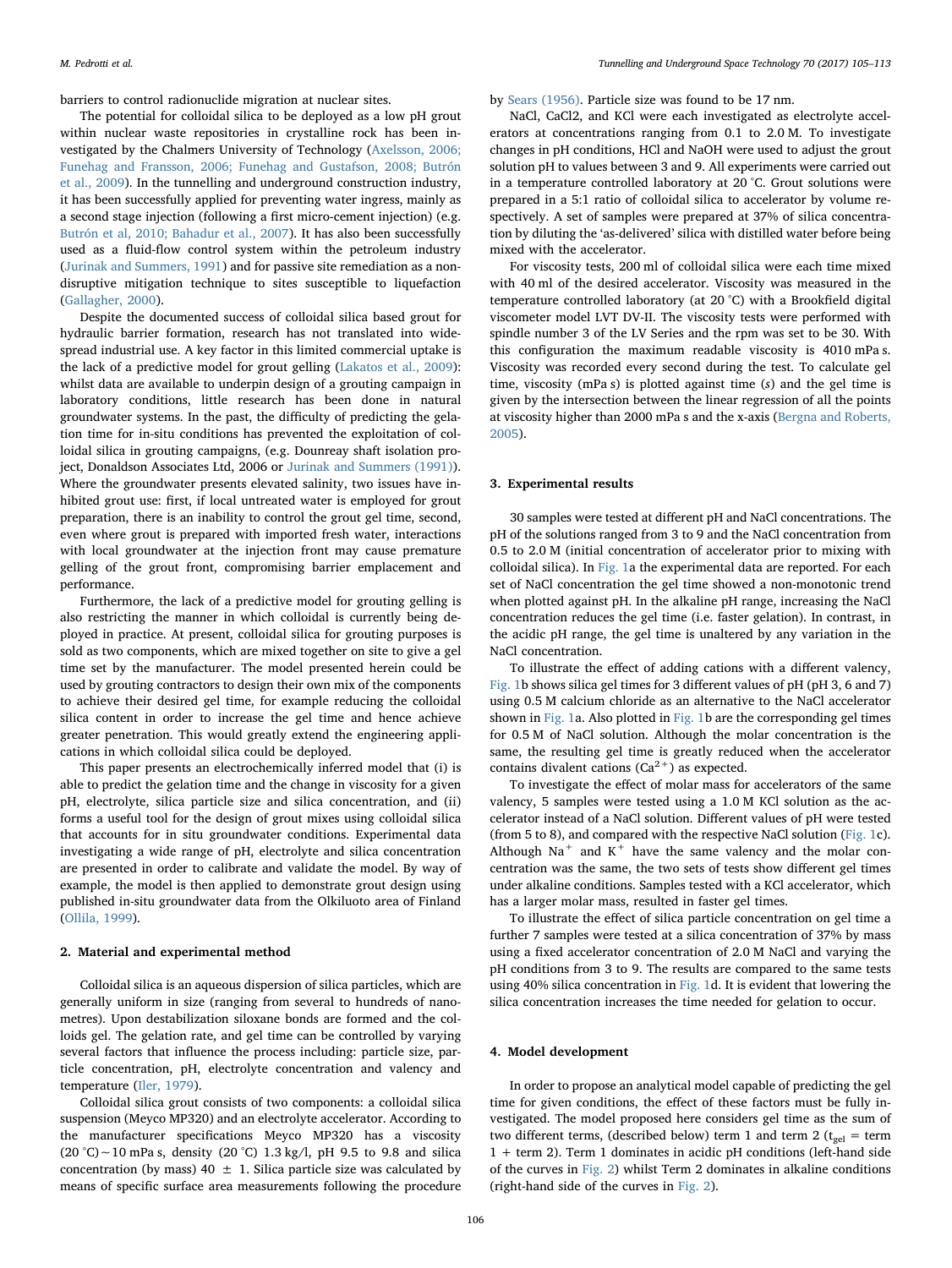<span id="page-2-0"></span>

Fig. 1. Experimental results for Meyco MP320 colloidal silica. (a) Gel time vs pH for different NaCl concentration of the accelerator. (b) Gel time vs pH for 0.5 M electrolyte concentration of the accelerator prepared with different cations: NaCl and CaCl2. (c) Gel time vs pH for 1.0 M electrolyte concentration of the accelerator prepared with different cations: NaCl and KCl. (d) Gel time vs pH for different silica concentration (0.40 and 0.37) of grout prepared with a NaCl concentration of the accelerator of 2.0 M.

## 4.1. Effect of pH

It is well-known that pH alters the electrical charge of the surface of silica particles. Silanol bond (compounds containing the Si-O-Si group) formation is promoted by the presence of OH<sup>−</sup> anions in solution. Silanol bonds condense to form siloxanes. When siloxane bonds start to form, gelation begins. The higher the pH, the more negative the electrical charge is, resulting in repulsion between particles, a low rate of silanol bond formation and longer gel times.

Experimental data for the gel time of colloidal silica prepared at 1.0 M NaCl concentration are plotted in [Fig. 2a](#page-3-0) and b. Considering acidic conditions ([Fig. 2](#page-3-0)a) the data are well fitted by an exponential function with a negative argument (Term 1). By contrast, for alkaline conditions ([Fig. 2](#page-3-0)b), the data are fitted by an exponential curve with a positive argument (Term 2). A1, B1 and C1 are fitting parameters: A1 and B1 have dimensions of time (minutes) whilst C2 is dimensionless.

#### 4.2. Effect of the electrolytes

When an electrolyte is added to colloidal silica, the repulsion between particles is reduced, leading to an increased collision rate of silica particles and hence reduced gel times, because the presence of cations depresses the double layer interaction.

Electrolyte is added as an accelerator in order to control the gel time, but cations are also already present in-situ and in the water used in grout preparation. Since different cations may be found, the electrolyte must be studied in terms of concentration, molar mass and valency. In [Fig. 2c](#page-3-0) and d gel time data are plotted against the NaCl concentration for acidic (pH 3, 4 and 5) and alkaline conditions (pH 6, 6.5 and 7) respectively. Since no clear trend is shown, for acidic conditions term 1 can be considered as a constant, whilst for alkaline conditions term 2 depends on the electrolyte concentration with an exponential law. A2, B2, C2 and D2 are fitting parameters. A2 and B2 are expressed in minutes, C2 is the inverse of a molar concentration (L/mol) and D2 is a molar concentration (mol/L).

To model gel time with electrolytes of differing molar mass and valency, the concept of an equivalent electrolyte concentration can be introduced. Equivalent electrolyte concentration, ceq [mol/L], is defined in Eq. [\(1\)](#page-4-0), where *cacci* is the molar concentration (mol/L) in the accelerator for cation, *i*.  $M_i$  is the molar mass of cation, *i*, and  $M_{Na}$  is the molar mass of the Na, that is taken as a reference cation. The term r is defined in Eq.  $(2)$  as the ratio of the volume of silica suspension,  $V_{coll}$ [m<sup>3</sup>] to the volume of grout *V<sub>grout</sub>* [m3], where the volume of grout is the sum of the volume of the colloidal silica suspension and the volume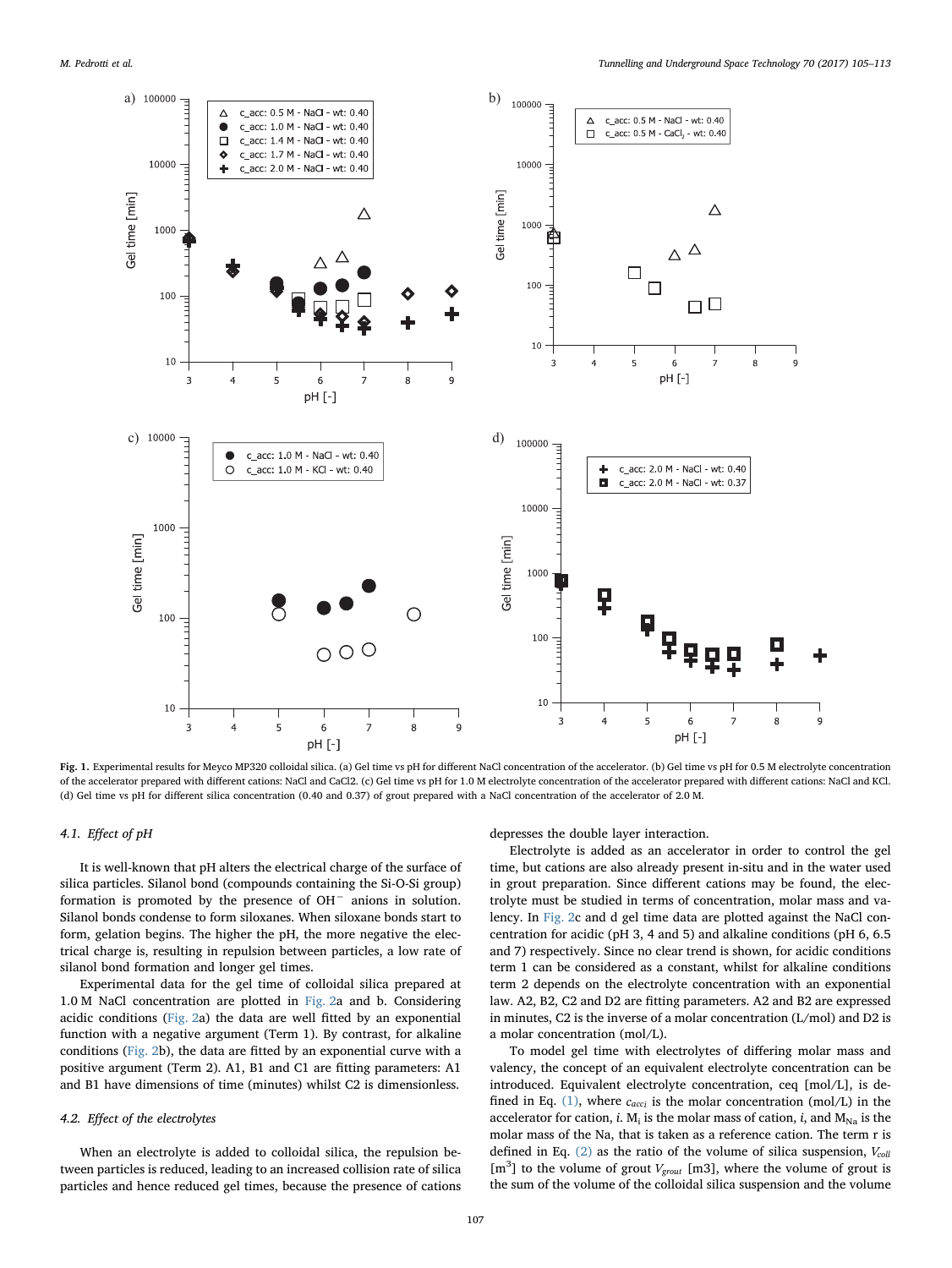<span id="page-3-0"></span>

Fig. 2. Trends of factors controlling the gel time. (a) Meyco MP320 colloidal silica: gel time vs pH. (b) Meyco MP320 colloidal silica: gel time vs pH. (c) Meyco MP320 colloidal silica: gel time vs c<sub>acc</sub>. (d) Meyco MP320 colloidal silica: gel time vs c<sub>acc</sub>. (e) Ludox HS colloidal silica: pH vs silica concentration in terms of weight. (f) Ludox HS colloidal silica: pH vs silica concentration in terms of weight.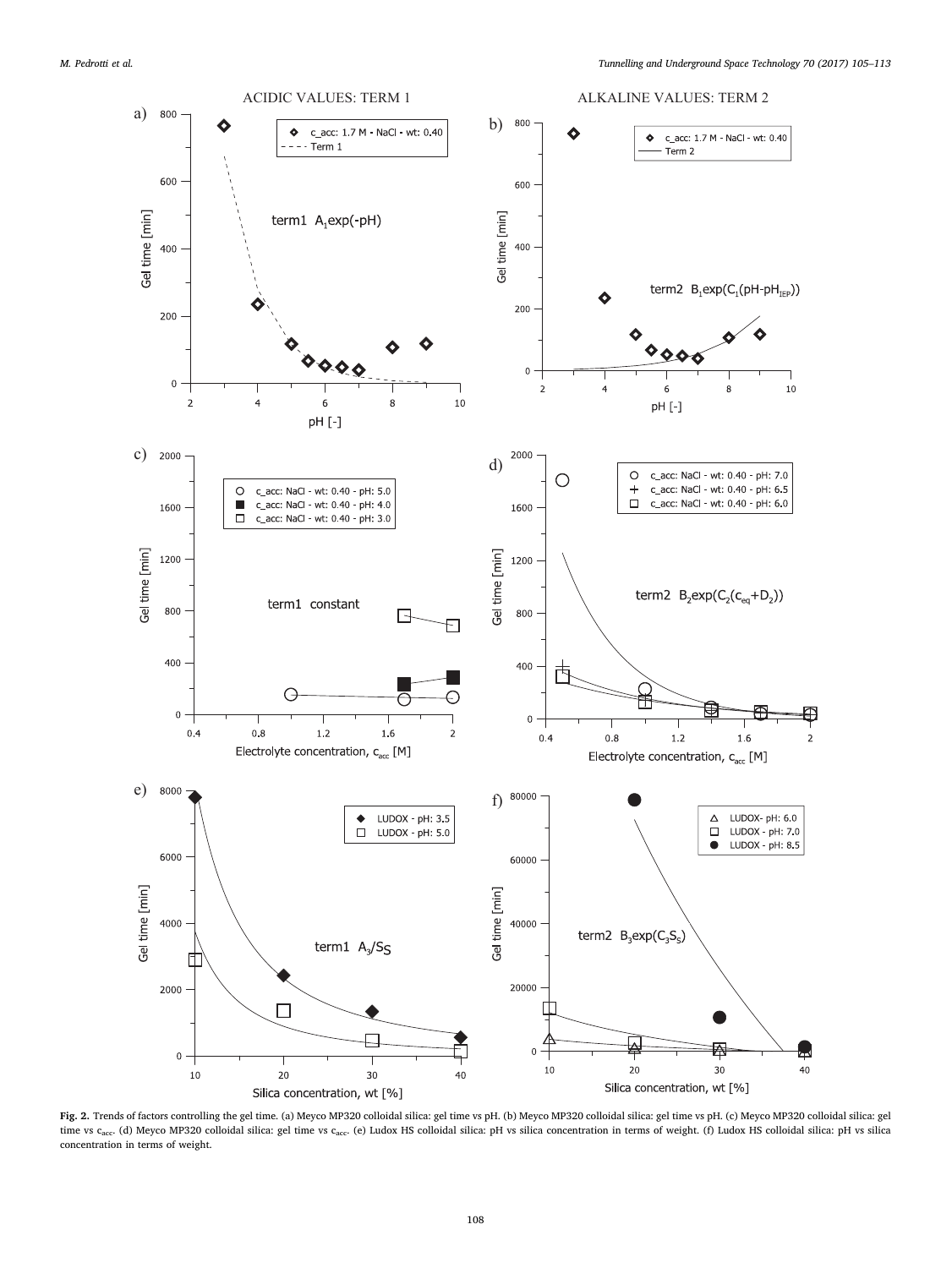<span id="page-4-0"></span>of the accelerator,  $V_{acc}$  [m<sup>3</sup>],  $V_{growth} = V_{coll} + V_{acc}$ .

$$
c_{eq} = \sum_{i} c_{acci} \cdot (1-r) \cdot v_i \cdot \frac{M_i}{M_{Na}}
$$
\n
$$
r = \frac{V_{coll}}{V_{coll}} = \frac{V_{coll}}{V_{Na}}
$$
\n(1)

<span id="page-4-1"></span>
$$
r = \frac{V_{coll}}{V_{growth}} = \frac{V_{coll}}{V_{coll} + V_{acc}}
$$
\n(2)

## 4.3. Effect of the total specific surface

The specific surface of the colloidal silica,  $S_{coll}$  [m<sup>-1</sup>], is defined as the ratio between the surface area of the silica particles  $(A_{Si}$  [m<sup>2</sup>]) present in a given volume of colloidal silica suspension and the volume of the colloidal silica suspension itself, (Eq. [\(3\)\)](#page-4-2). On the other hand, the specific surface of the silica present in the grout,  $S_{\emph{growth}}$  [m $^{-1}$ ], is defined as the ratio between the surface area of the silica particles  $(A_{Si}$   $[m^2])$ present in a given volume of grout and the volume of grout itself, (Eq. [\(4\)](#page-4-3))

<span id="page-4-2"></span>
$$
S_{coll} = \frac{A_{Si}}{V_{coll}}
$$
 (3)

<span id="page-4-3"></span>
$$
S_{growth} = \frac{A_{Si}}{V_{growth}} = \frac{A_{Si}}{V_{coll}} \cdot \frac{V_{coll}}{V_{growth}} = S_{coll} \cdot r
$$
\n(4)

By considering the colloidal silica suspension only (without the accelerator), from the definition of silica concentration (expressed in terms of volume),  $\varnothing$ , it is possible to infer the relationship between the number of particles present in a volume  $V_{coll}$  and the particle size, d (Eq. [\(6\)](#page-4-4)). The concept of specific surface is embedded in both the silica particle size, d, and the silica colloid concentration, ∅. From the definition of silica colloid concentration, ∅, it is then possible to rewrite Eq. [\(6\)](#page-4-4) to give the number of particles in a given volume  $V_{coll}$  and as a function of the particle size d (Eq. [\(6\)\)](#page-4-4).

$$
\varnothing = \frac{V_{Si}}{V_{coll}} \to V_{Si} = \phi \cdot V_{coll}
$$
\n(5)

 $V_{particle} = \frac{1}{6}\pi d^3$ 

<span id="page-4-4"></span>
$$
V_{Si} = n \cdot V_{particle}
$$
  

$$
n = \frac{\phi \cdot V_{coll}}{\frac{1}{6}\pi d^3}
$$
 (6)

By substituting the expression for the number of particles into the definition of total surface area,  $A_{Si}$ , the relation between  $A_{Si}$  the silica colloid concentration, φ, and the particle size, d, can be written as (Eq. [\(7\)](#page-4-5)).

<span id="page-4-5"></span>
$$
A_{Si} = n \cdot A_{particle} = n \cdot \pi d^2 = 6 \frac{\phi}{d} V_{coll}
$$
\n(7)

<span id="page-4-6"></span>Combining Eqs. [\(3\) and \(7\)](#page-4-2) the relationship between the colloidal specific surface, *Scoll*, the silica concentration, φ, and the particle size, d, can then be expressed as (Eq. [\(8\)](#page-4-6)).

$$
S_{growth} = \frac{A_{Si}}{V_{coll}} \cdot \frac{V_{coll}}{V_{growth}} = \frac{A_{Si}}{V_{coll}} r = 6 \cdot \frac{\phi}{d} r
$$
\n(8)

Since in the concentration of colloidal silica is generally expressed in terms of weight concentration as a ratio between the mass of silica and the mass of the colloidal suspension,  $wt = \frac{M_{\text{Si}}}{M_{\text{coll}}}$ , it is preferable to rewrite the concentration by volume,  $\phi$ , in terms of weight:

<span id="page-4-9"></span>
$$
\phi = \frac{V_{si}}{V_{coll}} = \frac{M_{coll}/\rho_{coll} - M_w/\rho_w}{M_{coll}/\rho_{coll}} = 1 - \frac{M_{coll} - M_{Si}}{M_{coll}} \frac{\rho_{coll}}{\rho_w} = 1 - (1 - wt) \frac{\rho_{coll}}{\rho_w}
$$
(9)

where  $M_{coll}$  [kg],  $M_w$  [kg] and  $M_{Si}$  [kg] are the mass of the colloidal suspension, the mass of the water and the mass of silica that are present in the colloidal suspension respectively.  $\rho_{coll}$  [kg/m<sup>3</sup>] and  $\rho_{w}$  [kg/m<sup>3</sup>]

are the density of the colloidal suspension and the water respectively. Therefore, Eq. [\(8\)](#page-4-6) can be rewritten as follows:

$$
S_{growth} = 6 \cdot \frac{r}{d} \left[ 1 - (1 - wt) \frac{\rho_{coll}}{\rho_w} \right]
$$
\n(10)

The effect of the specific surface is different when the pH of the solution is acid or alkaline. In order to investigate the effect of silica particle concentration, data from [Yates \(1990\)](#page-8-10) (cited in [Bergna and](#page-7-7) [Roberts \(2005\)](#page-7-7)) have been considered. In [Fig. 2e](#page-3-0) and f data for colloidal silica "Ludox HS" in acidic and alkaline condition respectively are shown. The silica solutions of [Yates \(1990\)](#page-8-10) were prepared using a NaCl concentration of 0.1 M and with colloidal silica concentrations by mass of 10, 20, 30 and 40%. For alkaline conditions, the three sets of data are all well fitted by an exponential law, which is a function of the specific surface. The data for pH 3.5 and 4.0 show the gel time is inversely proportional to the specific surface SS. A3, B3 and C3 are fitting parameters. A3 has dimensions of time over length (minutes/meters), B3 has dimensions of time (minutes) and C3 is a length (meters).

## 5. The analytical model

## 5.1. Gel time prediction

The effects of pH, electrolyte type and concentration, silica particle size, silica particle concentration can all be combined into a single analytical model of gel time. By rearranging each of the two terms as a function of three variables (pH, SS and  $c_{eq}$ ) and 4 parameters (A, B, C and D) we can obtain the following relationship for the gel time,  $t_{gel}$ :

$$
term\ 1 \to A \cdot \frac{1}{S_S} e^{-pH}
$$

 $term\ 2 \rightarrow B \cdot e^{(-CS_S c_{eq}+D) \cdot (pH-pH_{IEP})}$ 

<span id="page-4-7"></span>
$$
t_{gel} = term \ 1 + term2 = A \cdot \frac{1}{S_S} \cdot e^{(-pH)} + B \cdot e^{(-CS_S c_{eq} + D) \cdot (pH - pH_{IEP})}
$$
\n(11)

In Eq.  $(11)$ ,  $t_{gel}$  is expressed in minutes, ceq in mol/L, SS in  $1/m$  and pH is dimensionless. The parameters A (minutes/meter), B (minutes), *C* (the inverse of a molar concentration times meter, mL/mol) and D (dimensionless) are all constants.

#### 5.2. Viscosity prediction

The rate of change of viscosity (post gel time) was found to depend upon the gel time itself by a power law (data are reported in [Fig. 3\)](#page-5-0)

In order to have a smooth transition from the plateau at constant viscosity, the trend of the viscosity of the silica grout has been assumed to be a quadratic Bézier curve. The two reference curves of the Bézier curve are reported in Eq. [\(12\):](#page-4-8)

<span id="page-4-8"></span>
$$
for \ t < t_{gel} \ v = v_0 \tag{12}
$$

for 
$$
t > t_{gel} v = v_0 + \left(\frac{\Gamma}{t_{gel}}\right) \cdot (t - t_{gel})
$$

In Eq.  $(12)$ , viscosity,  $\nu$ , is expressed in mPa s, time t and gel time tgel in minutes [min], and Γ is expressed in mPa s. Γ was found to be 11,991.

#### 6. Model calibration and validation

#### 6.1. Calibration

The proposed model was calibrated on the limited set of experimental data shown in [Fig. 1](#page-2-0)a: i.e. Meyco MP320, for pH ranging from 3 to 9 and NaCl as the accelerator with concentrations ranging from 0.5 and 2.0 M and a silica concentration of 40%. The calibrated values for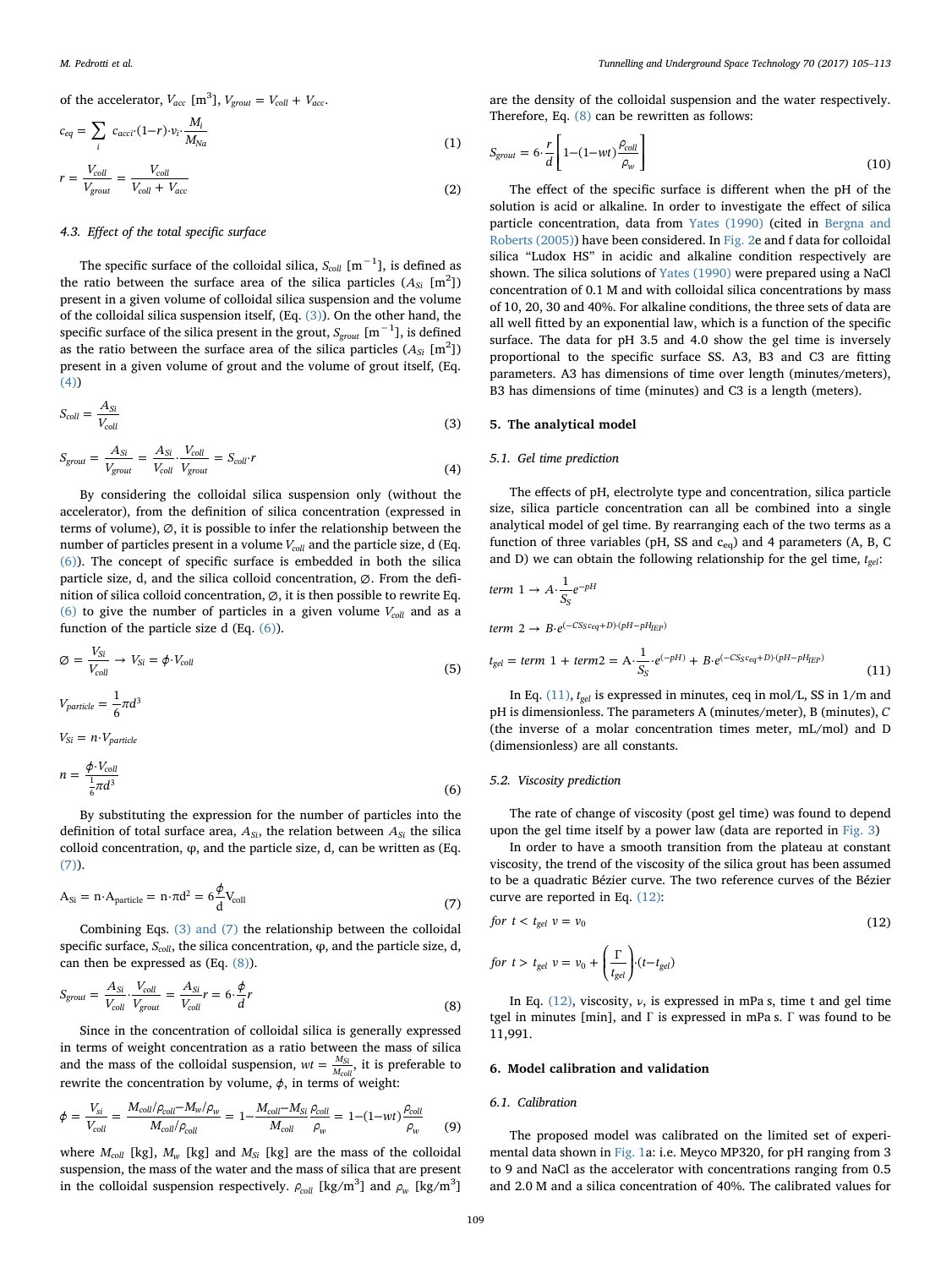<span id="page-5-0"></span>

Fig. 3. Colloidal silica viscosity evolution: slope vs gel time.

A, B, C and D in Eq. [\(9\)](#page-4-9) were found to be 994.5 [min/m], 0.8947 [min], 55.92 [mL/mol] 1.763 respectively.

For comparison, the experimental data are plotted alongside the analytical model prediction in [Fig. 5](#page-6-0)a over a full range of pH values. [Fig. 5](#page-6-0)b shows the same data but with the predicted gel time plotted against the experimentally observed gel time; a perfect fit would lie on the straight line  $y = x$ . The model fit is generally good, with an average error of 4% (calculated on the logarithmic scale) over a range of gel times from 32 min to 766 min. This corresponds to an  $\mathbb{R}^2$  value of 0.96.

The calibrated model was then used to predict the evolution of viscosity with time. Model predictions are plotted alongside experimental observations in [Fig. 4](#page-5-1) for 4 different values of pH, each with the same electrolyte concentration of 2.0 M NaCl. In general, the fit is excellent; deviations between the model and the experimental data are observed at the onset of gelling for grouts with a prolonged gel time  $(i.e. > 100$  min).

## 6.2. Model validation

The analytical model, using the calibrated parameters, was

<span id="page-5-1"></span>

validated against experimental data by comparing model predictions with experimental observations using different electrolytes and electrolyte concentrations. Experimental gel time results for colloidal silica grouts prepared with electrolytes of different valency and atomic mass are shown in [Fig. 5](#page-6-0)c and d respectively. These data were not used in the calibration process and model predictions compare well with experimental observations.

As a final validation of the model, predictions of gel time were compared with experimental observations for silica grouts with different values of silica concentration ([Fig. 5e](#page-6-0)). [Fig. 5](#page-6-0)f shows the experimental data plotted against the model data, demonstrating an excellent fit.

#### 7. Model applications

#### 7.1. Prediction with mixed cations: case study

The above model was applied here to determine the appropriate accelerator concentration to use when preparing the accelerator with in-situ groundwater. The groundwater composition was, purely for demonstration purposes, chosen to be that published for the Olkiluoto area; the site for disposal of spent nuclear fuel in Finland. The composition of groundwater at Olkiluoto has been well studied [\(Ollila,](#page-8-8) [1999\)](#page-8-8). The main composition was found to be 209 mM  $\mathrm{Na}^+$ , 100 mm  $Ca^{2+}$  and 2.3 mM Mg<sup>2+</sup> and average pH equal to 7.

For the grout design, Meyco MP320 colloidal silica was chosen with a colloidal silica-accelerator ratio of 5:1. The required gel time for the simulation was chosen to be 50 min; within the normal range of set times used in commercial grouting campaigns. The accelerator was found to be 1.7 M NaCl when distilled water is used, and 1.1 M when the synthetic saline water is considered. Three hypothetical cases were considered:

- (i) Accelerator concentration of 1.7 M of NaCl mixed with distilled water.
- (ii) Accelerator concentration of 1.7 M of NaCl mixed with the synthetic groundwater.
- (iii) Accelerator concentration of 1.1 M of NaCl mixed with the synthetic groundwater.

The model prediction of viscosity evolution with time for a 50 min gel time is plotted alongside the experimental data for each case in [Fig. 6](#page-7-8). As expected, for case 2 the gelling is premature, since the cations already present in the groundwater are ignored in the accelerator concentration calculation. This represents the current predicament of

#### Fig. 4. Viscosity prediction.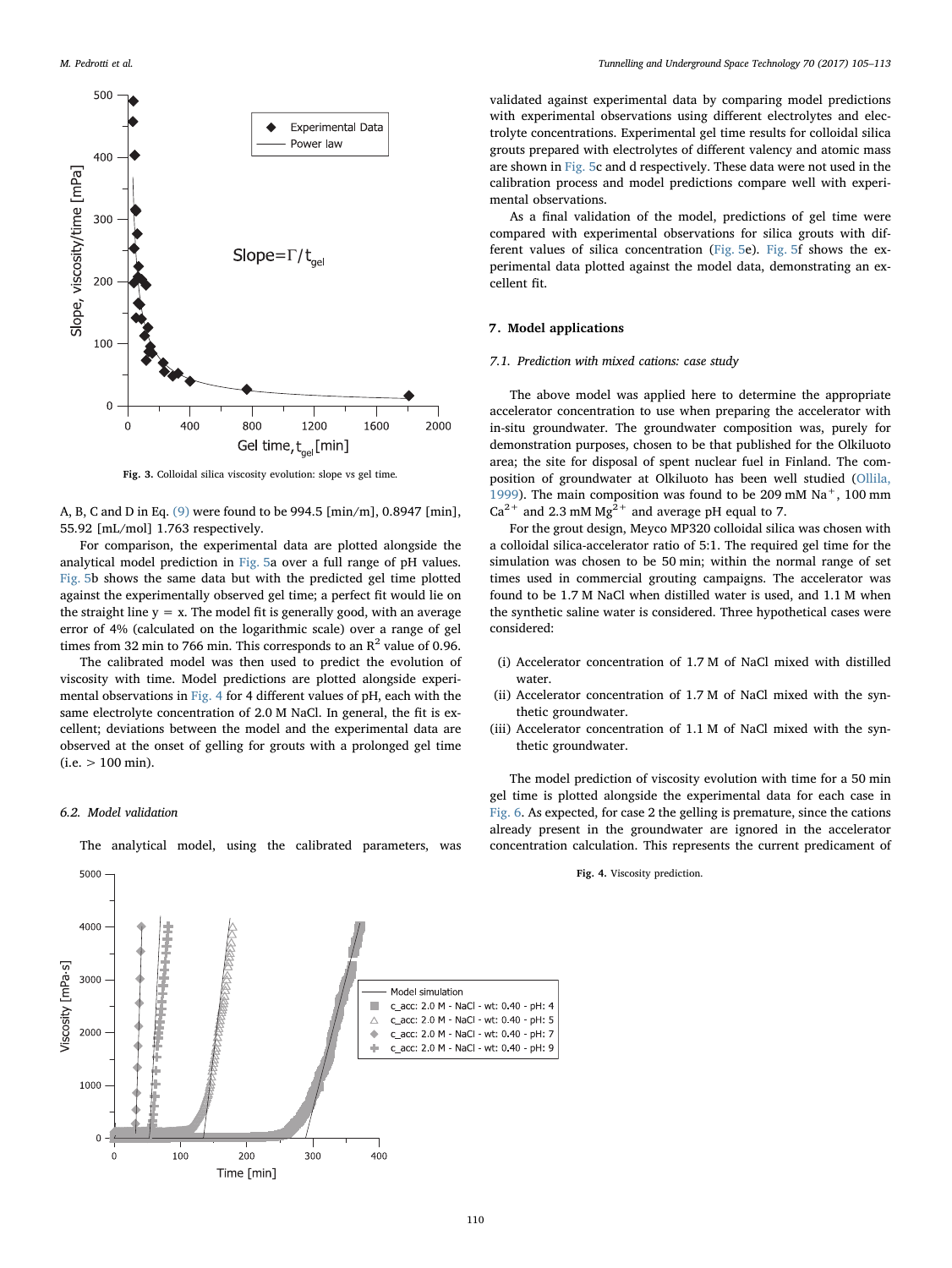<span id="page-6-0"></span>

Fig. 5. Model calibration and validation. (a) Gel time at different NaCl concentration fitting. (b) Model prediction vs experimental data. Model validation. (c) Gel time vs pH for 0.5 M electrolyte concentration of the accelerator prepared with different cations: NaCl and CaCl2. (d) Gel time vs pH for 1.0 M electrolyte concentration of the accelerator prepared with different cations: NaCl and KCl. (e) gel time vs pH for different silica concentration (0.40 and 0.37) of grout prepared with a NaCl concentration of the accelerator of 2.0 M. (f) Experimental data vs model prediction.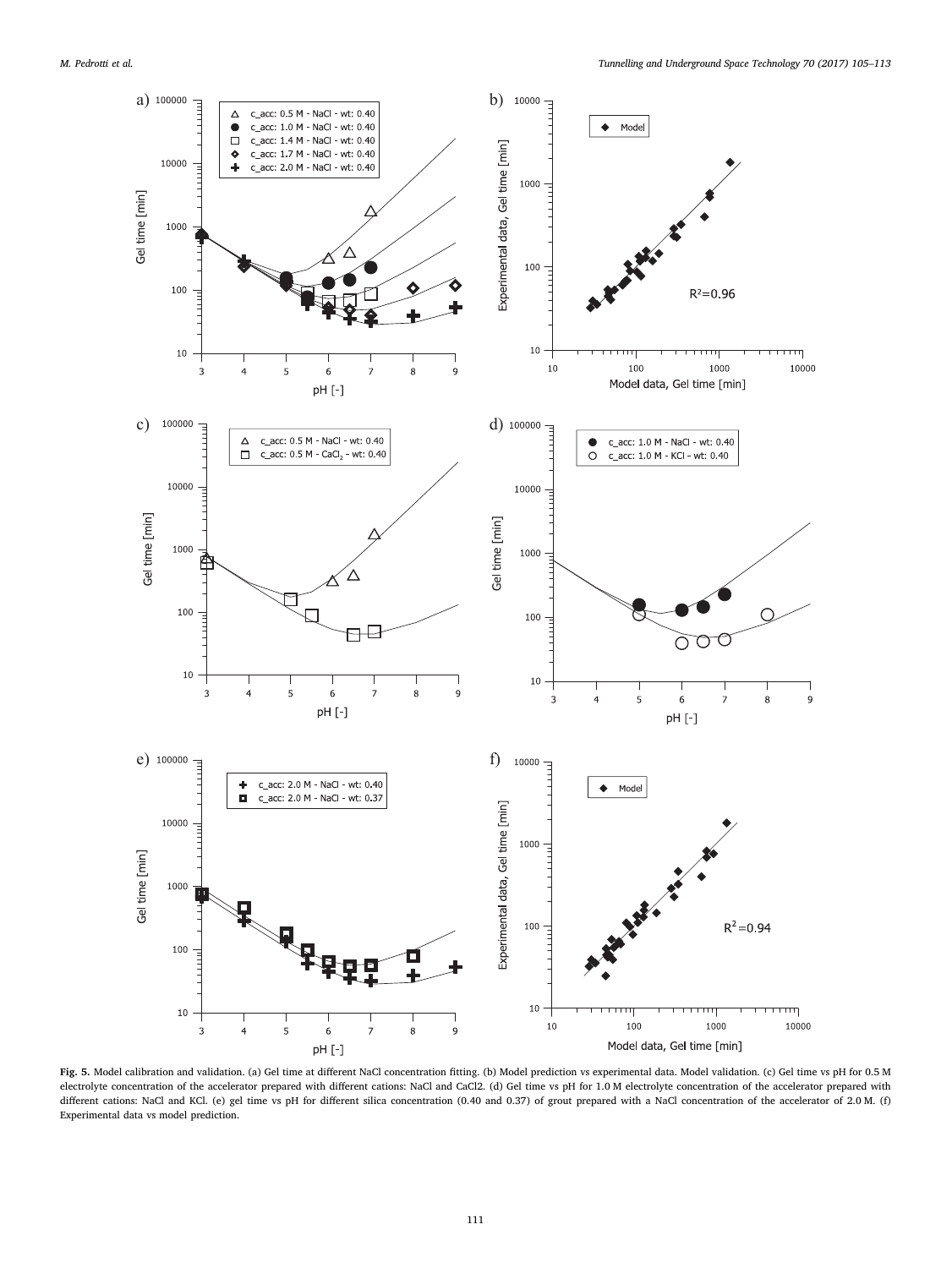<span id="page-7-8"></span>

Fig. 6. Viscosity evolution. Experimental data for case 1, 2 and 3 compared with as "designed" viscosity.

grouting contractors wishing to apply colloidal silica in saline or complex environments, where without having a tool to enable them to adjust their grout mixes based on the local groundwater conditions, current practice may result in poor control of colloidal silica gelling onsite and thus impact grout penetration. [Fig. 6](#page-7-8) illustrates that the desired gel time and predicted viscosity evolution can be achieved (deviation of 3 min) for the simple scenario of preparing the accelerator using distilled water (case 1) and for case 3 where the presence of multiple cations present in the synthetic groundwater were taken into account in the accelerator design calculations using the model. These results validate the use of the model for the design of grouting campaigns for injection at sites with saline or complex groundwater.

#### 7.2. Further considerations

The model presented here uses a single set of parameters that have been calibrated for an ambient temperature of 20 °C. These parameters would require recalibration for a change in the ambient temperature. As an alternative to recalibration, the effect of temperature on gel time has been well studied [\(Bergna and Roberts, 2005; Iler, 1979](#page-7-7)); as temperature increases, the gel time reduces and vice versa. In general, ([Tung](#page-8-11) [and Dynes, 1982; Enns and Gillham, 1983; Roller, 1975](#page-8-11)) the change in gel time with temperature is modelled by means of the well-known Arrhenius equation ([Arrhenius, 1889](#page-7-9)) which describes the temperature dependence of a chemical reaction by means of an exponential equation for the reaction rate. Both the analytical model proposed here and the Arrhenius equation are exponential in nature and, hence, can theoretically be combined without the introduction of additional fitting parameters. To validate a combined model, an additional experimental campaign would be required in which temperature can be controlled to take the range of values likely to be encountered in ground engineering applications.

The above case study shows that, for a fixed temperature, the model accurately predicts the gel time of the colloidal silica grout (under simultaneous variations in pH, electrolyte concentration, cation valency, cation molar mass, silica particle size and silica concentration) without requiring parameter re-calibration. This makes it a powerful tool for enabling bespoke design of a grouting campaign. For example, when injecting into a saline aquifer, the difference in salinity between the groundwater and the advancing grout front could significantly alter the gel time of the grout at the front, incurring a risk of premature gelling. In high pressure injection of viscous grouts such as cement, cation diffusion at the grout front is generally considered negligible. Colloidal silica, however, has a density and viscosity similar to water and is mainly proposed for injections at low pressure or at higher pressures to achieve greater soil or rock mass penetration (i.e. longer gel times). Under these conditions, mass transport due to cation diffusion may occur at the grout front. To eliminate this risk, the accelerator could be designed so that the concentration of each individual cation present within the groundwater is less than that within the final grout mix, thus inhibiting inward diffusion of cations at the grout front.

## 8. Conclusions

This paper presents the first generic model for gelling of colloidal silica based grout that accounts for changes in pH, electrolyte concentration, cation valency, cation molar mass, silica particle size and silica concentration. The model gives good predictive capability without the need for parameter re-calibration for multiple cations with differing molar mass and valency, at a range of pH and silica concentrations.

The developed model is applied to calculate appropriate accelerator concentrations for a given gel time (and hence penetration distance) for use in hydraulic barrier formation in saline groundwaters. Using synthetic groundwater, based on data from the proposed site for spent fuel disposal in the Olkiluoto area of Finland [\(Ollila, 1999](#page-8-8)), the model successfully predicts the required accelerator concentration to achieve a grout gel time of approximately 50 min, taking account of cations already present within the synthetic groundwater.

#### Acknowledgments

The authors gratefully acknowledge the financial support of the Research Councils' UK Energy Programme under grant EP/L014041/1, "Decommissioning, Immobilisation and Storage Solutions for Nuclear Waste Inventories (DISTINCTIVE), and for the additional support provided by our key industry partners, NDA, NNL and Sellafield Ltd.

## References

- <span id="page-7-9"></span>[Arrhenius, S., 1889. Über die Dissociationswärme und den Ein](http://refhub.elsevier.com/S0886-7798(15)30339-4/h0005)fluss der Temperatur auf [den Dissociationsgrad der Elektrolyte. Z. Phys. Chem. 4, 96](http://refhub.elsevier.com/S0886-7798(15)30339-4/h0005)–116.
- <span id="page-7-4"></span>[Axelsson, M., 2006. Mechanical tests on a new non-cementitious grout, silica sol: a la](http://refhub.elsevier.com/S0886-7798(15)30339-4/h0010)[boratory study of the material characteristics. Tunn. Undergr. Space Technol. 21,](http://refhub.elsevier.com/S0886-7798(15)30339-4/h0010) 554–[560](http://refhub.elsevier.com/S0886-7798(15)30339-4/h0010).
- <span id="page-7-1"></span>Bahadur, A., Holter, K., Pengelly, A., 2007. Cost-effective pre-injection with rapid hardening microcement and colloidal silica for water ingress reduction and stabilisation of adverse conditions in a headrace tunnel. In: Underground Space-The 4th Dimension of Metropolises, Three Volume Set+ CD-ROM: Proceedings of the World Tunnel Congress 2007 and 33rd ITA/AITES Annual General Assembly, Prague, May 2007, 2007. CRC Press, p. 297.
- <span id="page-7-7"></span>[Bergna, H.E., Roberts, W.O., 2005. Colloidal Silica: Fundamentals and Applications. CRC](http://refhub.elsevier.com/S0886-7798(15)30339-4/h0020) [Press.](http://refhub.elsevier.com/S0886-7798(15)30339-4/h0020)
- [Butrón, C., Axelsson, M., Gustafson, G., 2009. Silica sol for rock grouting: laboratory](http://refhub.elsevier.com/S0886-7798(15)30339-4/h0025) [testing of strength, fracture behaviour and hydraulic conductivity. Tunn. Undergr.](http://refhub.elsevier.com/S0886-7798(15)30339-4/h0025) [Space Technol. 24, 603](http://refhub.elsevier.com/S0886-7798(15)30339-4/h0025)–607.
- <span id="page-7-0"></span>[Butrón, C., Gustafson, G., Fransson, Å., Funehag, J., 2010. Drip sealing of tunnels in hard](http://refhub.elsevier.com/S0886-7798(15)30339-4/h0030) [rock: a new concept for the design and evaluation of permeation grouting. Tunn.](http://refhub.elsevier.com/S0886-7798(15)30339-4/h0030) [Undergr. Space Technol. 25, 114](http://refhub.elsevier.com/S0886-7798(15)30339-4/h0030)–121.
- <span id="page-7-2"></span>[Eklund, D., Stille, H., 2008. Penetrability due to](http://refhub.elsevier.com/S0886-7798(15)30339-4/h0035) filtration tendency of cement-based [grouts. Tunn. Undergr. Space Technol. 23, 389](http://refhub.elsevier.com/S0886-7798(15)30339-4/h0035)–398.
- [Enns, J.B., Gillham, J.K., 1983. Time](http://refhub.elsevier.com/S0886-7798(15)30339-4/h0040)–temperature–transformation (TTT) cure diagram: [modeling the cure behavior of thermosets. J. Appl. Polym. Sci. 28, 2567](http://refhub.elsevier.com/S0886-7798(15)30339-4/h0040)–2591.
- [Funehag, J., Fransson, Å., 2006. Sealing narrow fractures with a Newtonian](http://refhub.elsevier.com/S0886-7798(15)30339-4/h0045) fluid: model prediction for grouting verified by fi[eld study. Tunn. Undergr. Space Technol. 21,](http://refhub.elsevier.com/S0886-7798(15)30339-4/h0045) 492–[498](http://refhub.elsevier.com/S0886-7798(15)30339-4/h0045).
- [Funehag, J., Gustafson, G., 2008. Design of grouting with silica sol in hard rock](http://refhub.elsevier.com/S0886-7798(15)30339-4/h0050)–New design criteria tested in the fi[eld, Part II. Tunn. Undergr. Space Technol. 23, 9](http://refhub.elsevier.com/S0886-7798(15)30339-4/h0050)–17. [Gallagher, P.M., 2000. Passive Site Remediation for Mitigation of Liquefaction Risk](http://refhub.elsevier.com/S0886-7798(15)30339-4/h0055)
- <span id="page-7-6"></span>[\(Ph.D.\). Virginia Polytechnic Institute and State University.](http://refhub.elsevier.com/S0886-7798(15)30339-4/h0055)
- Hakem, N., Al Mahamid, I., Apps, J., Moridis, G., 1997. Sorption of cesium and strontium on Savannah River soils impregnated with colloidal silica. In: International Containment Technology Conference. Petersburg:[sn], pp. 652–657.
- <span id="page-7-3"></span>[Iler, R.K., 1979. The Chemistry of Silica: Solubility, Polymerization, Colloid and Surface](http://refhub.elsevier.com/S0886-7798(15)30339-4/h0065) [Properties, and Biochemistry. John Wiley & Sons.](http://refhub.elsevier.com/S0886-7798(15)30339-4/h0065)
- <span id="page-7-5"></span>Jurinak, J., Summers, L., 1991. Oilfi[eld applications of colloidal silica gel. SPE Prod. Eng.](http://refhub.elsevier.com/S0886-7798(15)30339-4/h0070) [6, 406](http://refhub.elsevier.com/S0886-7798(15)30339-4/h0070)–412.